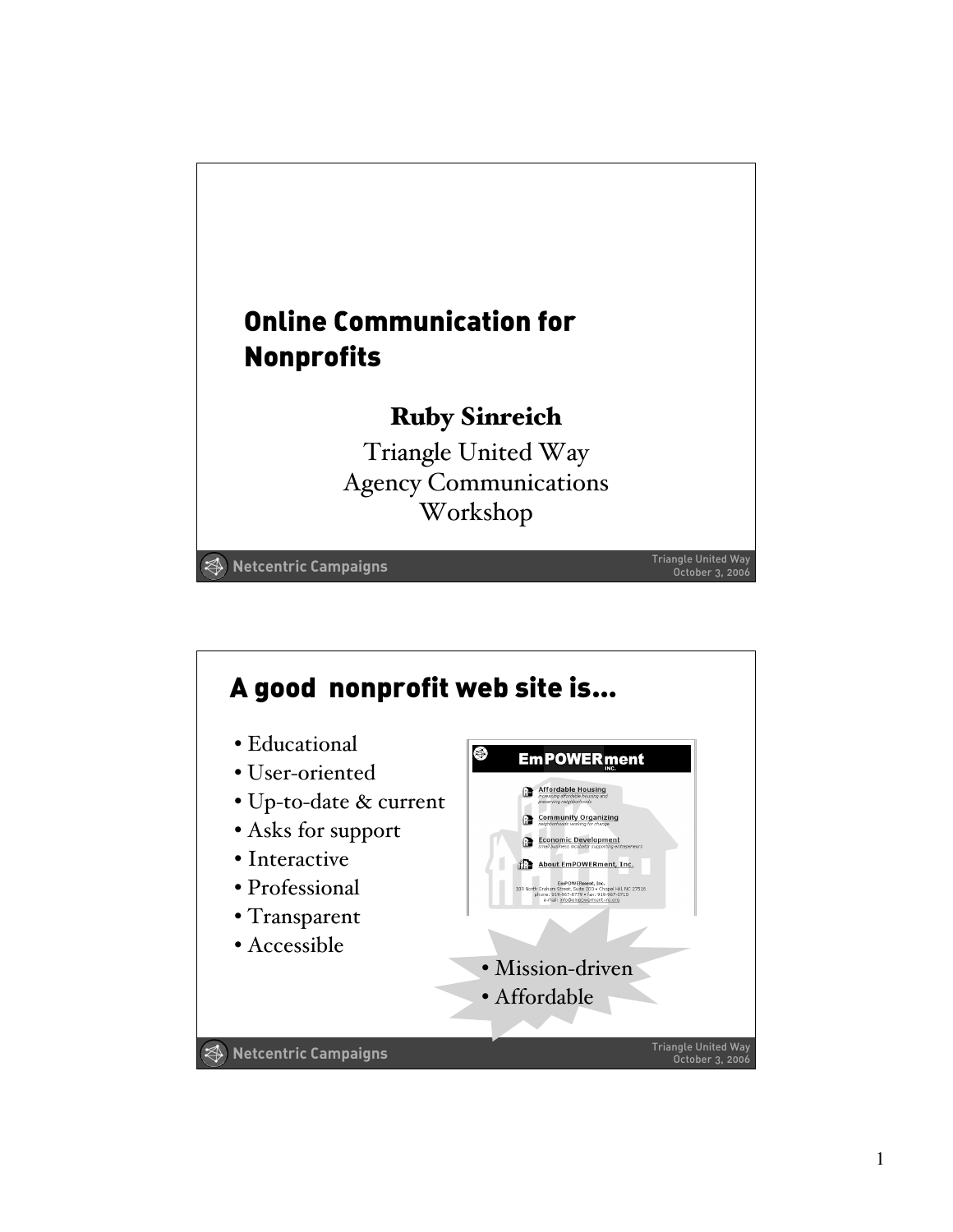

## Top 10 cool new(ish) tools

- 1. blogging authentic voice
- 2. technorati feeds & tagging
- 3. del.icio.us bookmarks & tagging
- 4. flickr sharing & tagging photos
- 5. bloglines aggregator
- 6. friendster and other social networking sites
- 7. wikipedia collaborative wisdom
- 8. 43things sharing and supporting goals
- 9. instant messaging
- 10.Internet phone

Triangle United Way **Netcentric Campaigns** October 3, 2006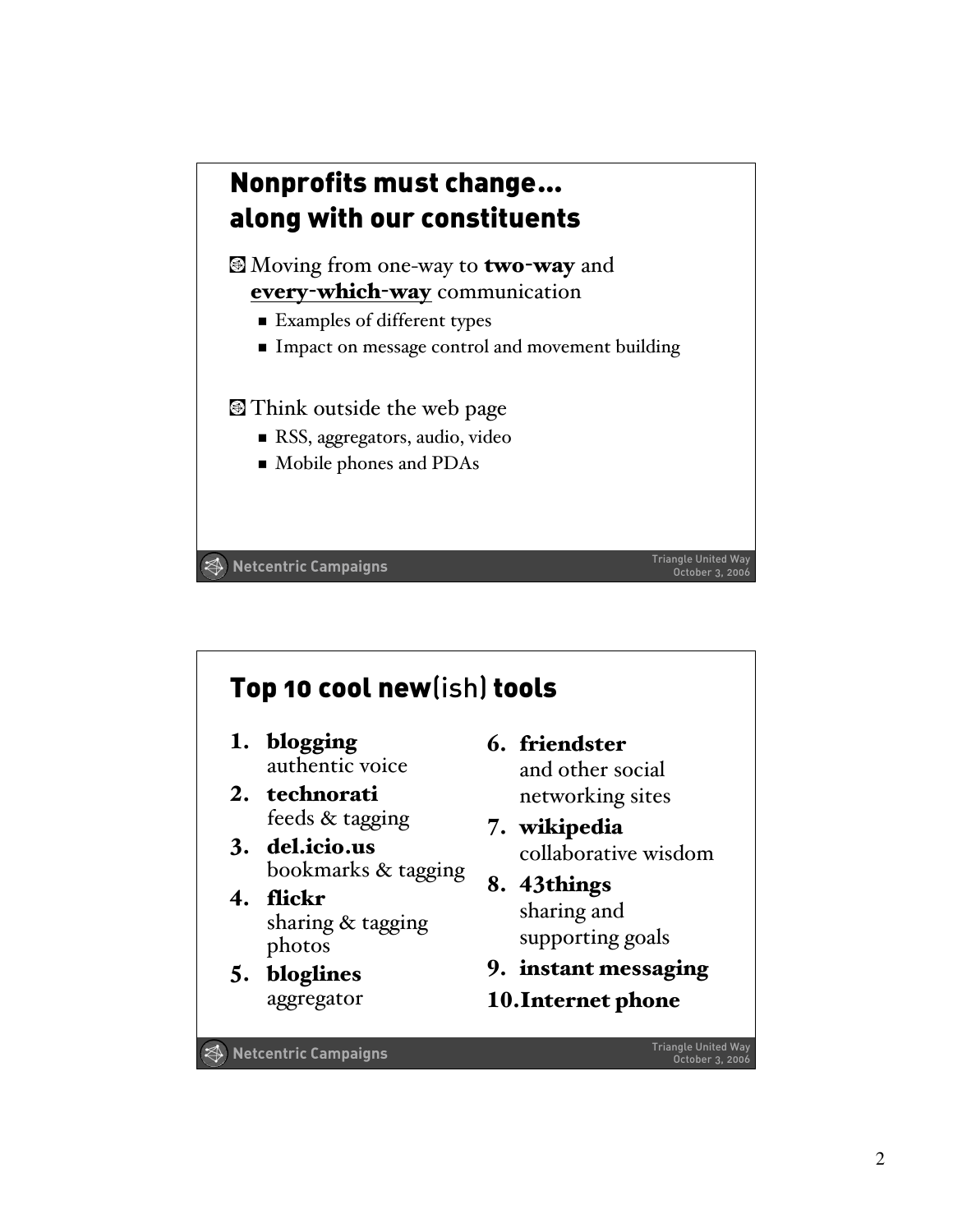## Online communication planning

- **Organizing goals** the purpose of advocacy communication is to inspire people to take specific actions that lead towards organizing goals.
- $\blacksquare$  **Audiences** a communications plan has to identify the target audiences for the communications. "The general public" is not a valid answer. Neither is "moms." Describe the audiences in terms of their attitudes towards our issues.
- **Desired outcomes** what are the attitude and behavior changes we're trying to create?

**Influences** — our communications plans need to identify the "forces and sources" that influence the attitudes and behaviors of our target audiences. For example, who do key legislators listen to when deciding how to vote on choice issues? Our communications strategies need to focus on getting our messages into the channels that actually influence our target audiences.

- Messages and framing talk about the good and bad language to use when talking about our issues to our target audiences. (See George Lakoff.)
- $\bullet$  **Content** what content do our target audiences desire? What will engage them in fighting for our issues? We need to learn to see our issues from our audiences' points of view, and structure our information in ways that make sense to them, not according to our organizational chart.
- **Tactics** specific ideas about effective communications tactics. Websites with features x, y. z. Press releases with specific elements. Specific advertising strategies, etc.
- **Projects and campaigns** tactics will be bundled into discrete, manageable projects that are sequenced in a logical order.
- Resources projects will have estimates of the time and money needed to execute them — and to sustain them on an ongoing basis.

Adapted from http://blogs.onenw.org/jon/index.php?p=624

Triangle United Way **The Campaigns Triangle United Way Triangle United Way** 

### Triangle United Way **Netcentric Campaigns** and the Campaigns of the Campaigns of the Control of the Control of the Control of the Control of the Control of the Control of the Control of the Control of the Control of the Co Different strategies for different supporters Need to get to know your audience better. Beyond just demographics - what are their interests, education level, online activity, level of support for you? What are they likely to take on? What influences them and who do they influence? Who are the super-duper activists/volunteers/donors, and how do you talk to them? Similarly, how do you talk to single-issue supporters, potential donors, luddites, super-geeks, long-time donors, teenagers, soccer moms, activists, etc. You need different messages and different tactics to suit different people.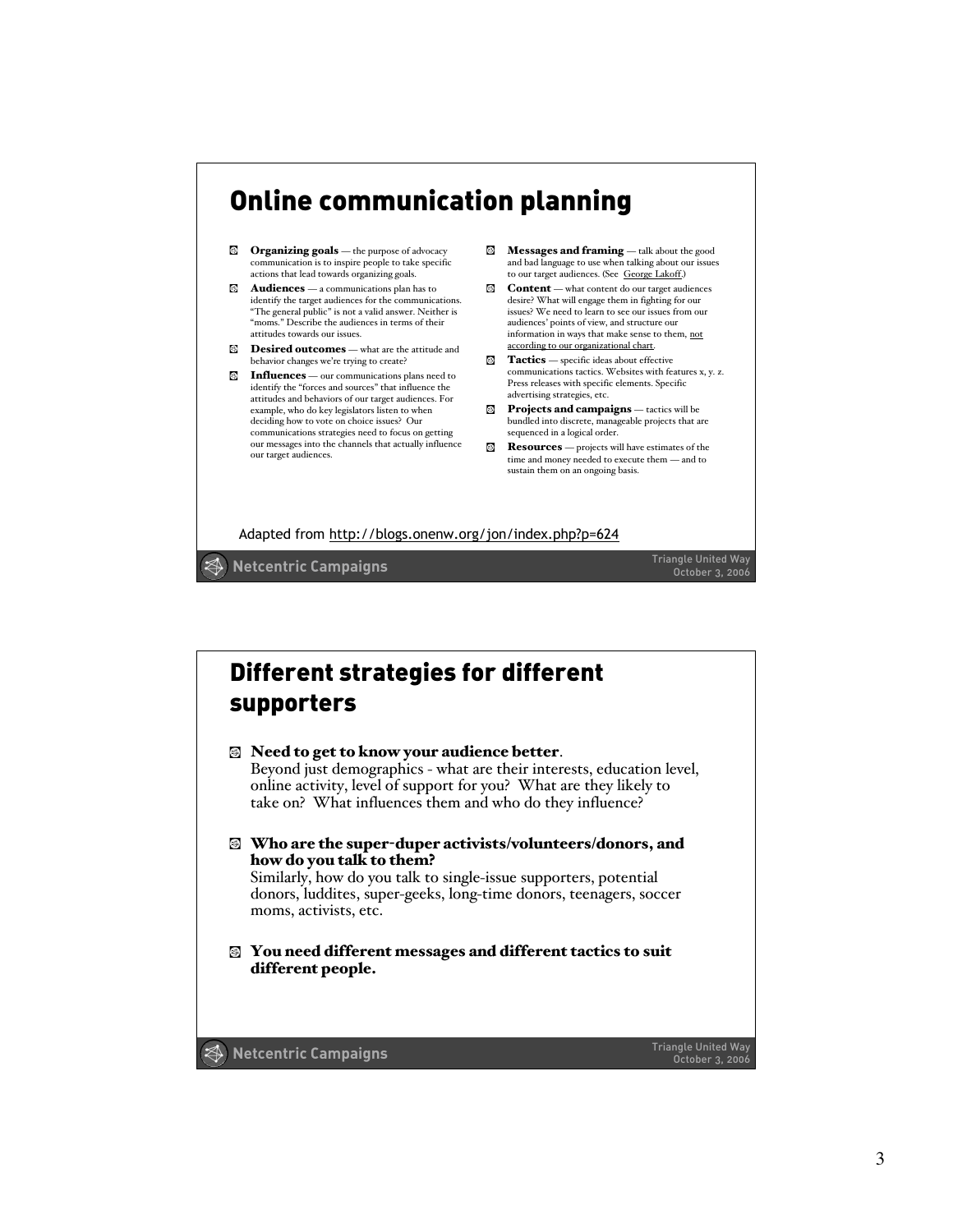### Advanced online communication tips, part 1: Growing your list

- <p>□ Always give people something to do.</p>\n<p>■ Put a link to the action at the top and bottom of your message to make it easy.</p> Put a link to the action at the top and bottom of your message to r for the user. Have at least one thing (and no more than  $3-4$ ) to do.
- Keep your list fresh
	- Don't let folks sit and wonder what you've been up to.
	- The more you do, the more people will join.
- **Exercise** Timing and consistency
	- $\blacksquare$  Schedule messages with affiliated and partner organizations so members don't get overloaded.
	- Let people opt-in to extra messages so they get what they want.

#### **Messages**

- Keep your message simple and short. Get to the point and offer a link to more information.
- Write like you talk (not like you lobby or fundraise).
- Use graphics and white space to improve readability, not distract from it.
- For alerts: Create urgency, not panic. Always indicate time-sensitivity.
- **Clear, un-spamlike subject lines**

Triangle United Way **The Campaigns Triangle United Way Triangle United Way** 

# Advanced online communication tips, part 2: Effective communication

### General online writing:

- Write like you talk.
- $\blacksquare$  People have a 4 second attention span – in other words, when someone logs onto a website it only takes them 4 seconds to decide if they are going to stay.<br>Introduce 'White Space'
- whenever possible the eye loves<br>white space because it doesn't have to work – It allows for scanability.

### **Action alerts:**

- Make it clear who the message is from and provide contact information
- Identify the issue quickly and clearly
	- Create urgency, not panic
- $\blacksquare$  Make it easy to read:
	- Ask for clear simple logical action
	- Brief understandable language
	- Use key facts to support and get them right
	-
- Clear, un-spamlike headlines/subject lines
	- Avoid person's name in subject line

 $\blacksquare$  Date it & indicate time-sensitivity

Triangle United Way **The Campaigns Triangle United Way Triangle United Way October 3, 2006**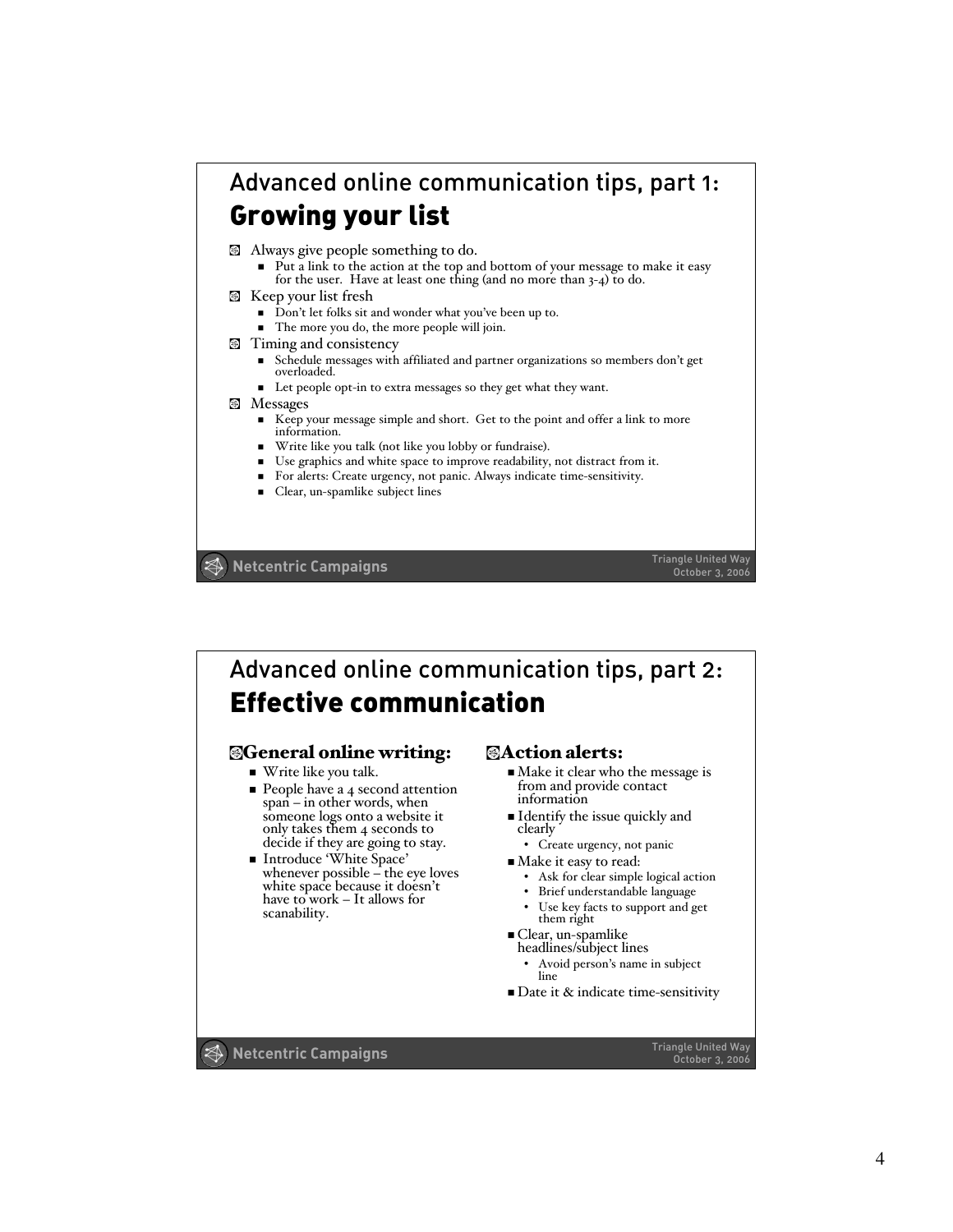